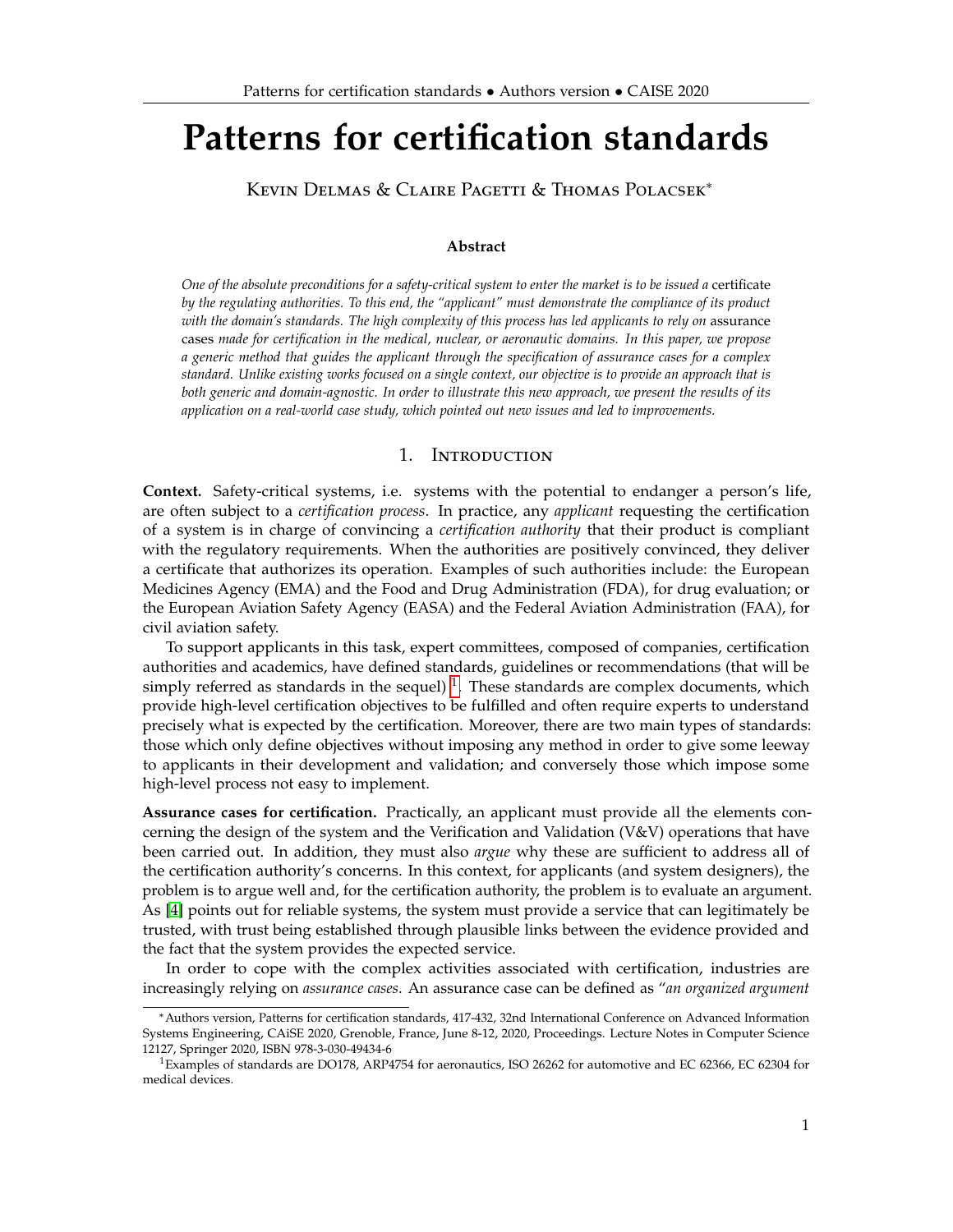*that a system is acceptable for its intended use with respect to specified concerns*" [\[34\]](#page-12-0). In practice, to build an assurance case, the applicant is free to organize their argumentation and to use any kind of format. However, especially in the safety world, practitioners rely on dedicated formalisms such as the *Goal Structuring Notation* (GSN) [\[27,](#page-12-1) [19\]](#page-11-0). In addition, several works [\[39,](#page-12-2) [28,](#page-12-3) [8\]](#page-10-1) suggest a pattern approach to design assurance case. In engineering, the design pattern approach is a way of describing a recurring problem and its associated solution based on best practices [\[2,](#page-10-2) [11\]](#page-11-1). In a certification context, these assurance case patterns consist of a generic assurance case that lists, for a given claim, the associated evidences and the justification of why the claim could be concluded. Those patterns are then instantiated for a particular product and usage domain.

**Towards a generic method to build assurance cases.** Even though the literature provides assurance case notations and consensus on the necessity of patterns approach, there is almost no work, apart from [\[14,](#page-11-2) [42\]](#page-13-0), on how to make a pattern. In fact, designing assurance case patterns and instances is really challenging and requires numerous skills. So the aim of this paper is to propose a method for designing certification assurance case patterns.

Through various projects, we have already had the opportunity to design patterns in the medical field, embedded aeronautical systems and assembly line [\[8,](#page-10-1) [33,](#page-12-4) [5\]](#page-10-3). In all these projects, the design process was not clearly defined so the construction of the patterns was quite tedious and time-consuming. This is the reason why we tried to define a method that is as generic as possible. This method was designed using a trial and error approach. Of course, we did not design our process from scratch, but we gradually enriched the process and defined the practices (roles and wording) step by step.

<span id="page-1-0"></span>After presenting the general context and notations in section [2,](#page-1-0) we define, in section [3,](#page-4-0) a method to design patterns for certification standards. In section [4,](#page-6-0) we detail the lessons learned when applying the method on a specific standard. Section [5](#page-8-0) is dedicated to related work and we conclude in section [6.](#page-9-0)

# 2. Background and motivation

#### 2.1. Certification

An applicant must provide a *compliance demonstration* that its product is compliant with the standards where a compliance demonstration is a set of assurance cases, each applying to a highlevel objective. High-level objectives are usually defined as a sort of a reachable goal (sometimes process-oriented activities) and there is no indication on how to achieve the goal. Since nothing is imposed on the manner to develop or validate a product, applicants can rely on numerous solutions to fulfill an objective. For example, for the certification of a kettle, an objective may indicate that it is necessary to identify all scenarios where a user may be injured and show how those situations are mitigated. The ways to proceed (both for hazard identification and mitigation means validation) are not fixed by the standard. For instance, if, to reduce the risk of burns, the designer has put on a handle that remains always cold, it is up to them to demonstrate that this indeed mitigates the risk.

Any standard comes with an intrinsic complexity: high-level objectives are not always easy to understand and are very generic, rationales are not always provided, etc. Moreover, a compliance demonstration encompasses all the concerns of the certification authority, such as safety, security [\[3\]](#page-10-4) or dependability [\[41\]](#page-12-5). This means that certification activities involve several people that need to have transverse and large spectrum knowledge of the product, the process and/or the V&V activities. Such a complexity can be a real obstacle, especially for small companies, to enter in safety critical markets. Thus, offering more tractable approaches is mandatory and our work is a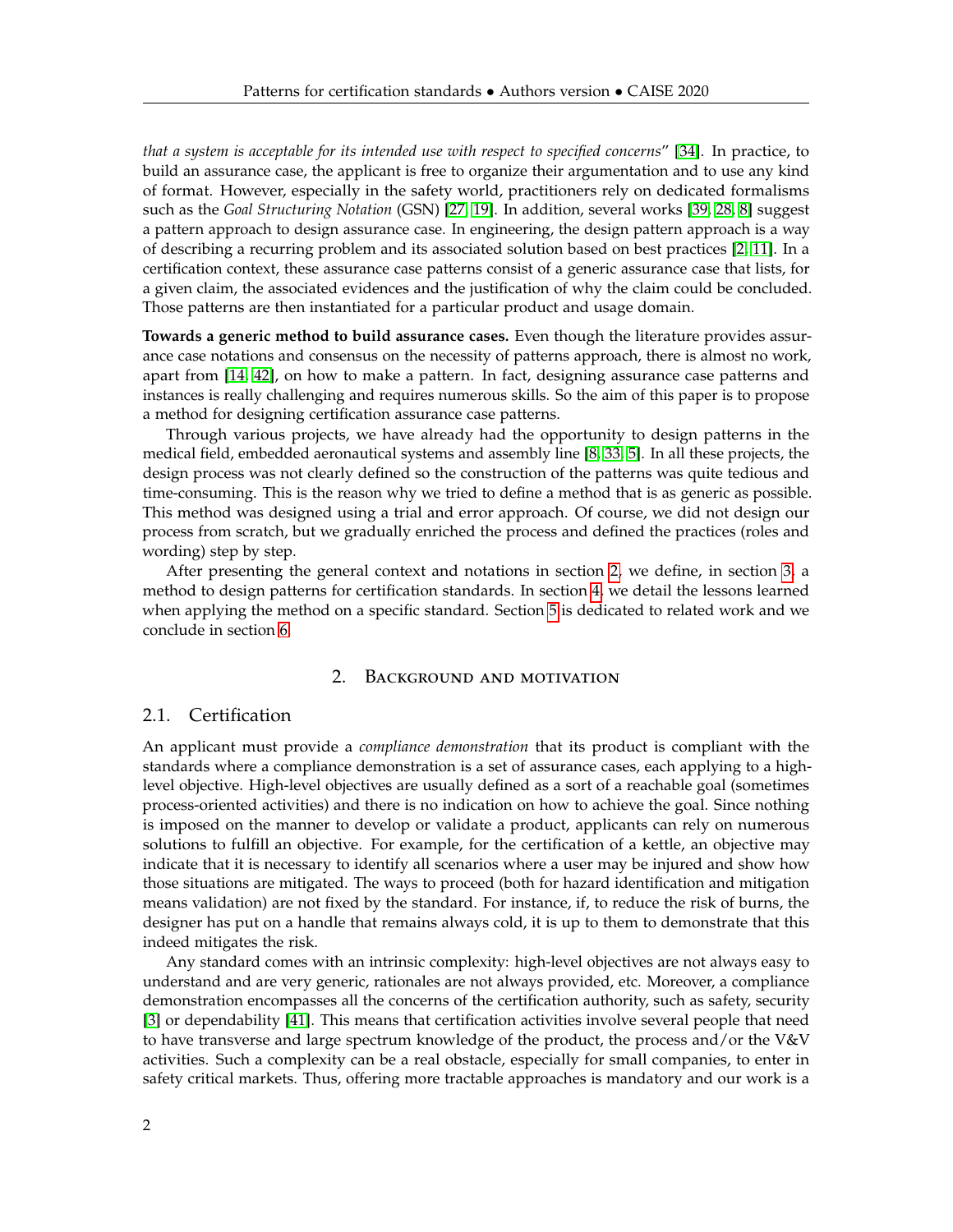way.

### 2.2. Assurance cases

In order to help applicant organize their documentation, several works propose to structure argumentation demonstration with assurance cases and some adequate notations. We can cite for instance, on the academic side, GSN [\[27,](#page-12-1) [19\]](#page-11-0), *Claim-Argument-Evidence* [\[9\]](#page-11-3), *Justification Diagram* [\[33\]](#page-12-4) and, on the standardization organism side, *Structured Assurance Case Meta-model* [\[31\]](#page-12-6).

All of these notations organize in diagrammatic form the various elements, formal and informal, that contribute to the justification of a result. These frameworks are all based on the model of the British philosopher Stephen Toulmin [\[37\]](#page-12-7). His purpose was to define a structure to help assess the validity of a judgement issued on the basis of justifications. In Toulmin's model, any argumentation is composed of a conclusion, namely the *claim*, and facts on which the claim is based. Basically, Toulmin has a legalistic view: to argue well amounts to stating a claim based on facts. In addition to these facts, Toulmin adds information about the reasoning process. This information clarifies why the inference is acceptable, why a set of justifications lead to a conclusion. Typically, in the legal field, this information corresponds to a reference to an article of law. Toulmin writes that this distinction "*is similar to the distinction drawn in the law courts between questions of fact and questions of law*". Toulmin called this additional information a *warrant*. Warrants are therefore what allow the passage from facts to claim, they justify the inference. Distinguishing between facts and warrants is not always easy. Warrants relate to the strength of the argumentation, they are general, whereas reasons depend more on data related to the context. To these three concepts, Toulmin adds other notions for the qualification of the conclusion and the backing of the warrants.

All assurance case notations focus on the three concepts: claim, warrant and fact, although terminology is sometimes changed, for example *strategy* is used in place of warrant in GSN [\[19\]](#page-11-0). We have chosen an agnostic notation approach based on a textual syntax (kind of abstract syntax) compliant with all existing notations (kind of concrete syntax). We rename fact as *evidence* because our argumentation does not really refer to established facts but to documents, for instance calculation results, test reports or expert judgements. The notation is hierarchical since an evidence of one pattern may also be the claim of another one. A final evidence refers to a terminal element that does not become a claim for another pattern. Such a final evidence could be a document or an analysis.

<span id="page-2-0"></span>

| Claim: All hazards identified<br>Warrant: Analysis acceptable by the<br>authority | Claim: All hazards identified                                                               |
|-----------------------------------------------------------------------------------|---------------------------------------------------------------------------------------------|
|                                                                                   | Warrant: Functional Hazard Analysis                                                         |
|                                                                                   | Evidence:                                                                                   |
| Evidence:                                                                         | (E1) Correctness: external safety experts<br>reviews<br>(E2) Completeness: former accidents |
| (E1) Means for correctness<br>(E2) Means for completeness                         |                                                                                             |
|                                                                                   |                                                                                             |
|                                                                                   | <b>Figure 1:</b> Pattern example for the kettle                                             |

**Figure 1:** *Pattern example for the kettle*

**Figure 2:** *Instance example for the kettle*

Figure [2](#page-2-0) is a possible assurance case, for the kettle example, that answers part of the objective on identifying the hazards. To establish the claim, the justification relies on a Functional Hazard Analysis, a classical safety technique to extract hazards. Such an analysis, to be trustworthy, requires reaching a certain correctness level, based here on a double review by a second experts' team (E1), and also on a certain level of completeness, based here on checking the list with known accidents (E2).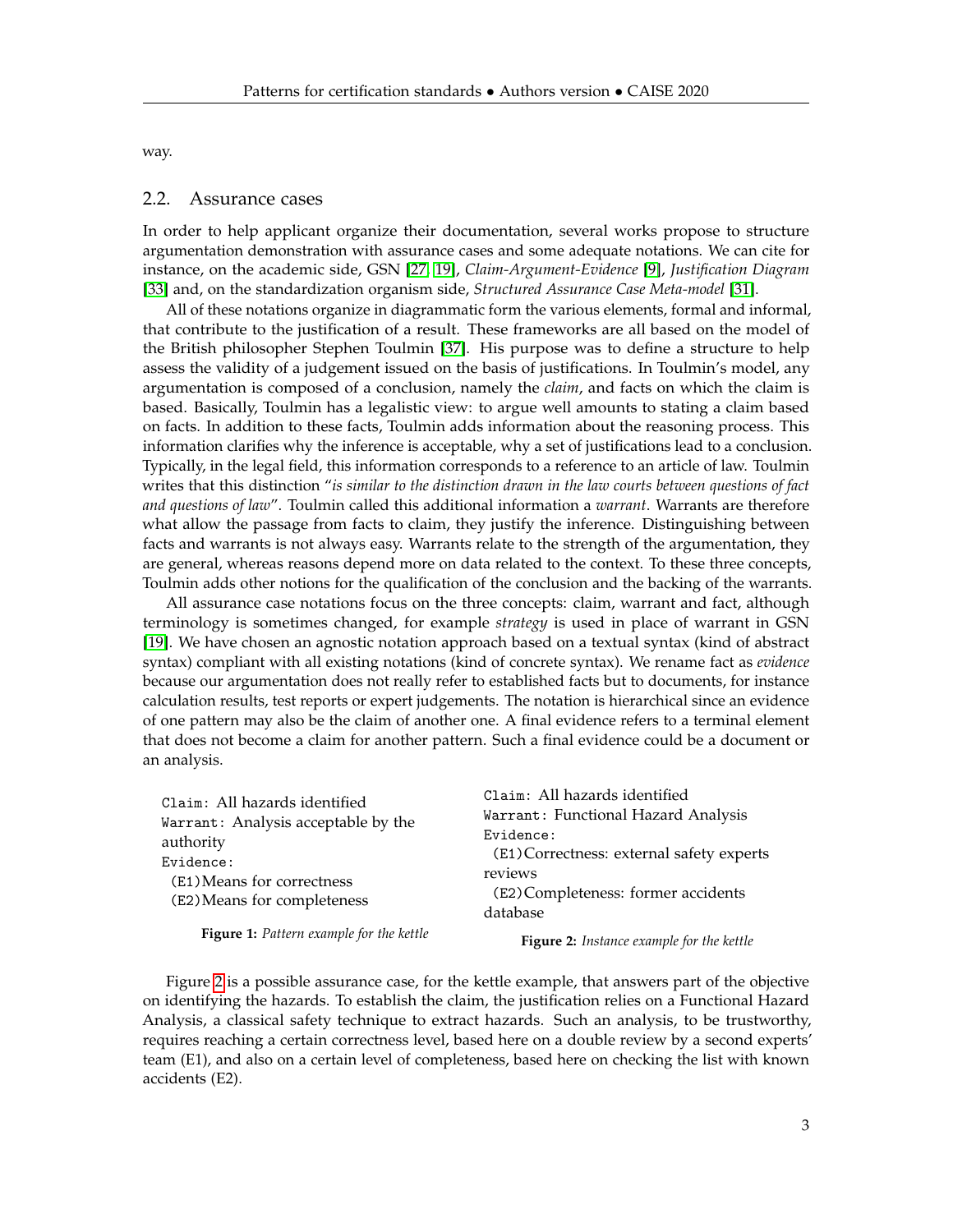For Toulmin, the notion of warrant is the cornerstone of reasoning. Indeed, it gives the rational and explains why a conclusion can be assessed. Even if some practitioners tend not to use the notion of warrant, it is difficult to evaluate an argument where the warrant is not explicit, in particular for an auditor. For us, even a simple aggregation with an "*and*", like a decomposition strategy for warrant, needs to be explicit. Indeed, a simple conjunction, such as "*and*" between evidence, can hide more complex mechanisms (e.g. check that the evidences are not contradictory or check whether they are sufficient).

## 2.3. Patterns notation

[\[22\]](#page-11-4) promoted the use of a collection of assurance case patterns, with the aim of rationalizing and reusing elements from previous assurance cases. The authors of [\[20\]](#page-11-5) provide a format, including meta-data, that allows to capture and reuse patterns. In the case of medical devices, the authors [\[40\]](#page-12-8) explain all the advantages of using patterns in standards; and their arguments are valid in any application domain.

Figure [1](#page-2-0) shows an assurance case pattern (also referred as justification pattern) for the identification of all kettle hazards. A possible instantiation of the pattern is given Figure [2.](#page-2-0) The pattern is generic and could be reused for other products that need a risk analysis.

# 2.4. Justification pattern elicitation problems

Building an assurance case, pattern or instance, is not an easy task. Each pattern can be seen as a guide that lists the necessary elements to meet an objective. The design of a pattern must involve experts who will define the patterns according to their technical domain knowledge and of the established good practices, standards, quality requirements, etc. The main pitfall is the introduction of mistakes during the design of the patterns, which are meant to guarantee the validity of the reasoning.

The problem when it comes to making justification patterns is to think in terms of inference, that is, determine whether or not it is acceptable to pass from a set of justifications to a given claim and to elicitate why this inference is correct. Experts tend to cling to their technical knowledge and how different activities are organized; whereas claims often target quality and safety reached levels. *Critical Thinking* [\[17\]](#page-11-6) and the usage of *guide words* (as done in some methodologies like  $HAZOP<sup>2</sup>$  $HAZOP<sup>2</sup>$  $HAZOP<sup>2</sup>$  [\[21\]](#page-11-7)) may support the experts in their task.

There are many cognitive biases that influence human reasoning. Among them, there is a tendency to consider one's own subjective interpretation as the truth about reality. Research in psychology has shown that one of the implications of this cognitive bias is our inability to judge our understanding and ignorance of what we know. In other words, we think we understand and have valid explanations for phenomena that we do not really understand. On sensitive subjects, the situation is such that we can greatly overestimate the quality of our justifications and reasoning [\[10\]](#page-11-8). However, it is possible to compensate for this bias through dialogue. As many studies have confirmed, group reasoning in a collaborative way is more effective than individual reasoning, especially for reasoning and logic problems<sup>[3](#page-3-1)</sup> [\[38,](#page-12-9) [24\]](#page-11-9).

Regarding legitimacy, the experts must be considered as experts in their field by the people who will use the patterns. This legitimacy can only be acquired through credentials and recognition of competence by peers. In practice, the legitimacy comes from expert's resume, from the projects he

<span id="page-3-1"></span><span id="page-3-0"></span><sup>2</sup>HAZOP for *HAZard and OPerability analysis* is an industrial risk analysis method.

<sup>&</sup>lt;sup>3</sup>Moshman and Geil showed on a reasoning problem, with a cohort of 20 groups and 32 individuals, that 75% of the groups found the right answer for only 9.4% of individuals [\[30\]](#page-12-10). It should also be noted that groups build more sophisticated, qualitatively, arguments than an individual.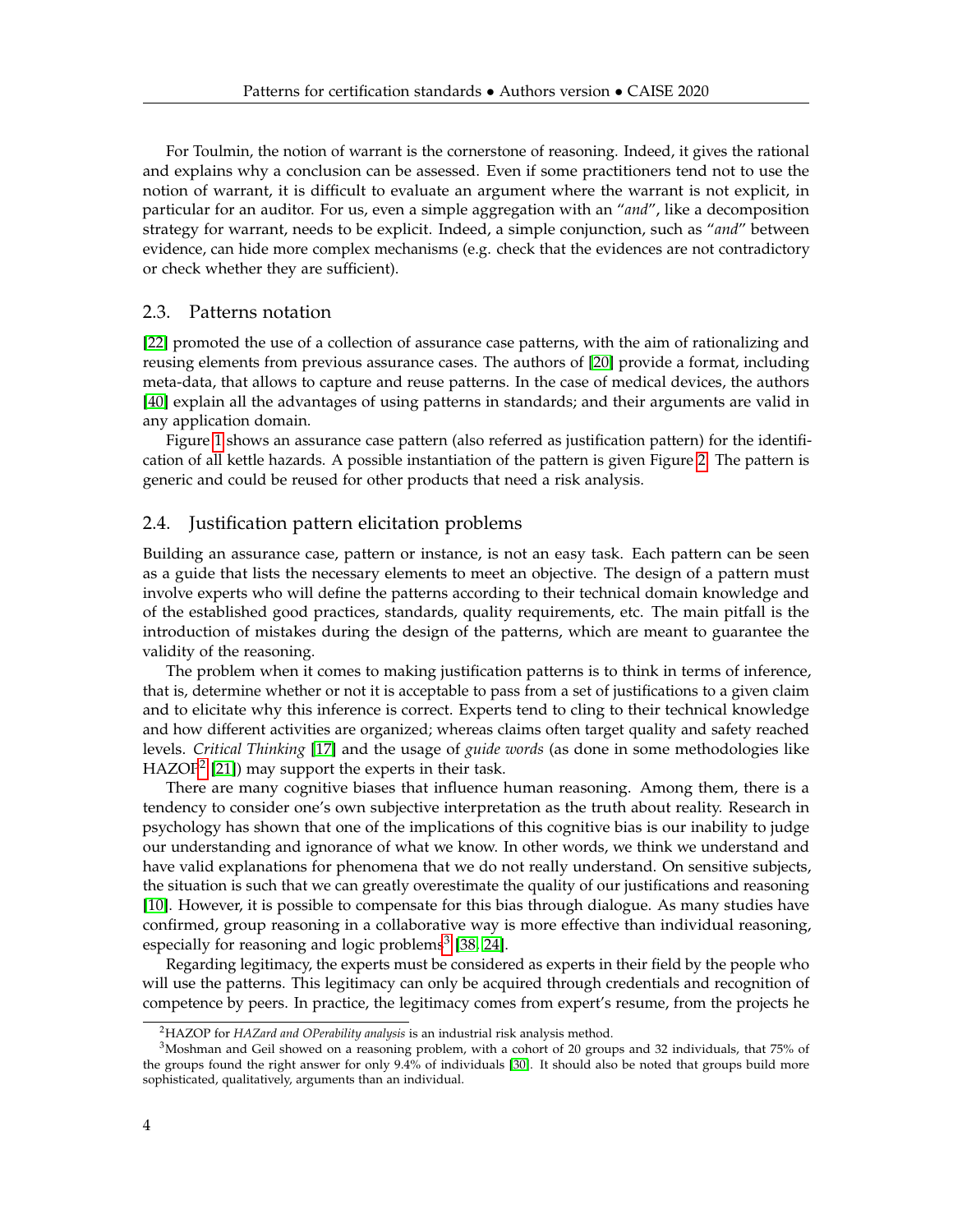has already collaborated on. Thus, an expert is most often someone who has already participated in system certification and/or made recognized contributions (usually in industrial conferences). The question of legitimacy arises with regard to the certification authority. It is the authority who will ultimately decide whether a person is an expert or not.

<span id="page-4-0"></span>Finally, from our experience, patterns are very well received and accepted in a group (e.g. company) if they were collaboratively designed by experts working on the side of the applicant and experts belonging to the certification authority.

#### 3. A method to design certification pattern

Our objective is to define a method to help applicant build a repository of justification patterns dedicated to their specific standard(s). To each objective is associated a pattern. Since correctness and completeness of a pattern can be altered by process flaws and psychological biases, the method concentrates on detecting and correcting these flaws as much as possible.

### 3.1. Process

Our method is based on a long process to construct justification patterns via several expert meetings. The process, given in Figure [3,](#page-4-1) is composed of four iterative steps described below. Note that for a given claim, several patterns may exist since a same claim may be justified in several ways.

<span id="page-4-1"></span>

**Figure 3:** *A first pattern design process*

**Objectives/claim elicitation.** Identify the certification objectives the product or process must comply to. Each objective is considered to be a top-level claim. As the process is iterative, some justifications (evidences) defined during an iteration may become a claim.

**Evidence extraction.** There are mainly two cases for eliciting evidence: either the applicant has some experience on the claim and can rely on existing practices that have already been applied and convinced the authority. In which case, they can transform the process as a pattern and this corresponds typically to the classic design pattern approach where the pattern captures good practices and well-known solutions. Or the standard applies to a new technology or a new method, in which case experts have to find a fully new solution which can rely on methods coming from any other relevant domain. The result of this activity is an unorganized set of evidences (new claims or final evidences).

**Justification & reasoning structuring.** The activity consists in taking all identified evidences and articulating the inference, or different inferences, that lead(s) to the claim. This step defines the structure of the pattern and the associated warrants.

**Identification of lack of evidence or end of the process.** When structuring the pattern, the experts may observe that some elements are missing in their reasoning, meaning that evidences are missing. The most common problem is to *forget some final evidences or intermediate claims* to sustain the objective. Thus, between two meetings, the experts must individually think on the patterns they have designed together, looking for mistakes, problems and missing elements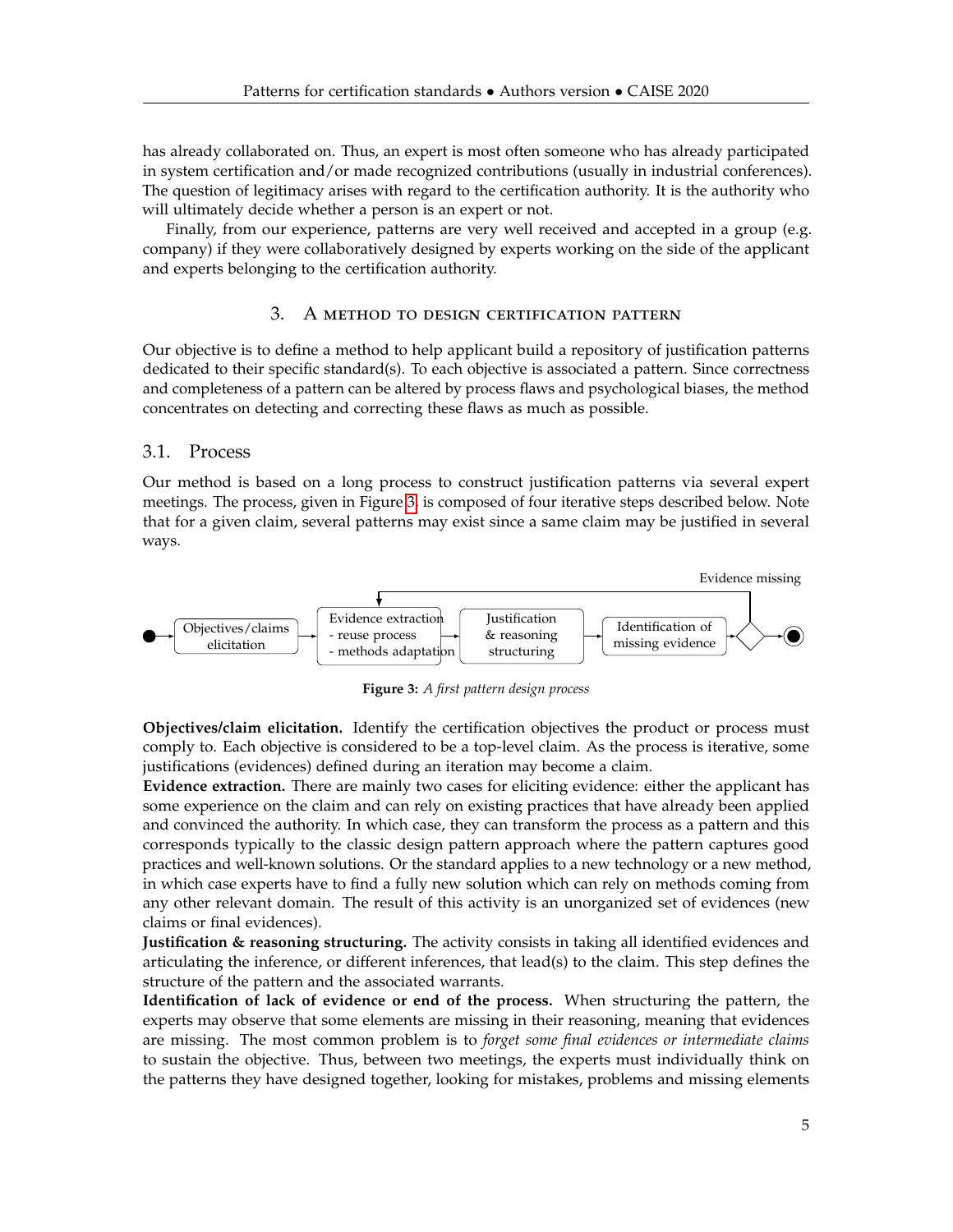possibly introduced during justification structuring. Alternating group and individual works is very important<sup>[4](#page-5-0)</sup>. Indeed, collaborative reasoning facilitates individual cognitive progress, but it is also important for experts to take stock: team influences more individuals than individual influences team [\[23\]](#page-11-10). Any doubt should be discussed and traced at the next meeting, not to ask the same question several times. A lack of evidence can be a clue of some missing process, method or practices that, at first glance, seems not to sustain the objective but after deeper inspection provides some lack of evidences.

# 3.2. Organization

Designing patterns is both an individual and a collective task. To this end, meetings are organized. The purpose of these meetings is to engage in the construction of a common reference framework and to compare points of view. From there, a *justification pattern design team* (denoted *design team* in the remainder of the paper) will be able to collectively elicit justification patterns. The team should be small, three to five persons. Small teams encourage *dialogical* interaction (conversation between two people). To tackle the problem of deducting reasoning, psychological studies have shown that dialogical and small groups are very effective [\[38,](#page-12-9) [23,](#page-11-10) [24\]](#page-11-9). During the constitution of the design team, one must take into account the psychological biases of system experts. Especially for experts involved in the design of a system whose compliance to the certification objectives depends on the designed patterns. These experts are susceptible to confirmation bias (as identified in [\[25\]](#page-12-11)) and thus may try to build assurance cases enforcing the compliance of their own system (a typical case of such a bias is illustrated in the accident report [\[13\]](#page-11-11)).

During meetings, the experts must have all the necessary information: the standard, all the technical documentation, the past experiences. To create the patterns, the team must be able to share a common medium and "*draw*" patterns together (e.g. white board with markers). In order for the experts to work individually between meetings, it is also important to have minutes of meeting that include the patterns and detailed explanations of the elements of the patterns.

We recommend to have a design team composed of one *facilitator* managing the meetings and recording the patterns and *experts* designing the pattern.

**Facilitator Role.** The facilitator should help determine whether or not it is acceptable to pass from a set of justifications to a given claim. The study of such reasoning has expanded in North America since the 1970s, particularly since the publication of *Logical Self-defense* [\[17\]](#page-11-6). In this book, the authors attempt to define a systematic approach to studying informal argumentation. Thus, in recent years, all research that relates to non-formal reasoning has been called *Informal Logic*, *Critical Thinking* and *Argumentation*. To support the experts in their task of eliciting and explaining the inference, the facilitator must be very familiar with Critical Thinking. There is no need for the facilitator to be an expert in the areas covered by the standard, but they will still need to know the vocabulary and the context in order to communicate easily with the experts. Indeed, a minimum of technical knowledge is required for the experts to express their ideas without always having to explain technical issues. The facilitator is thus paramount in identifying a misuse of the pattern formalism that can lead to the following threats to pattern validity: introduction of *unnecessary evidence*, the *lack of evidence* and *fallacious inference*. If several members of the team are familiar with the Critical Thinking, we recommend alternating the role between meetings.

**Expert Role.** An expert must be a specialist in the field covered by the standard and, more precisely, a specialist in the V&V methods used to define the pattern. Indeed, the justifications

<span id="page-5-0"></span> $<sup>4</sup>$ In a sense, we are quite close to the Delphi method [\[29\]](#page-12-12) here since, between two meetings, the experts think alone, in</sup> isolation, about what has been collectively produced, the synthesis, and give their feedback at the next meeting. However, unlike the Delphi method, in our method much of the work is done during group meetings.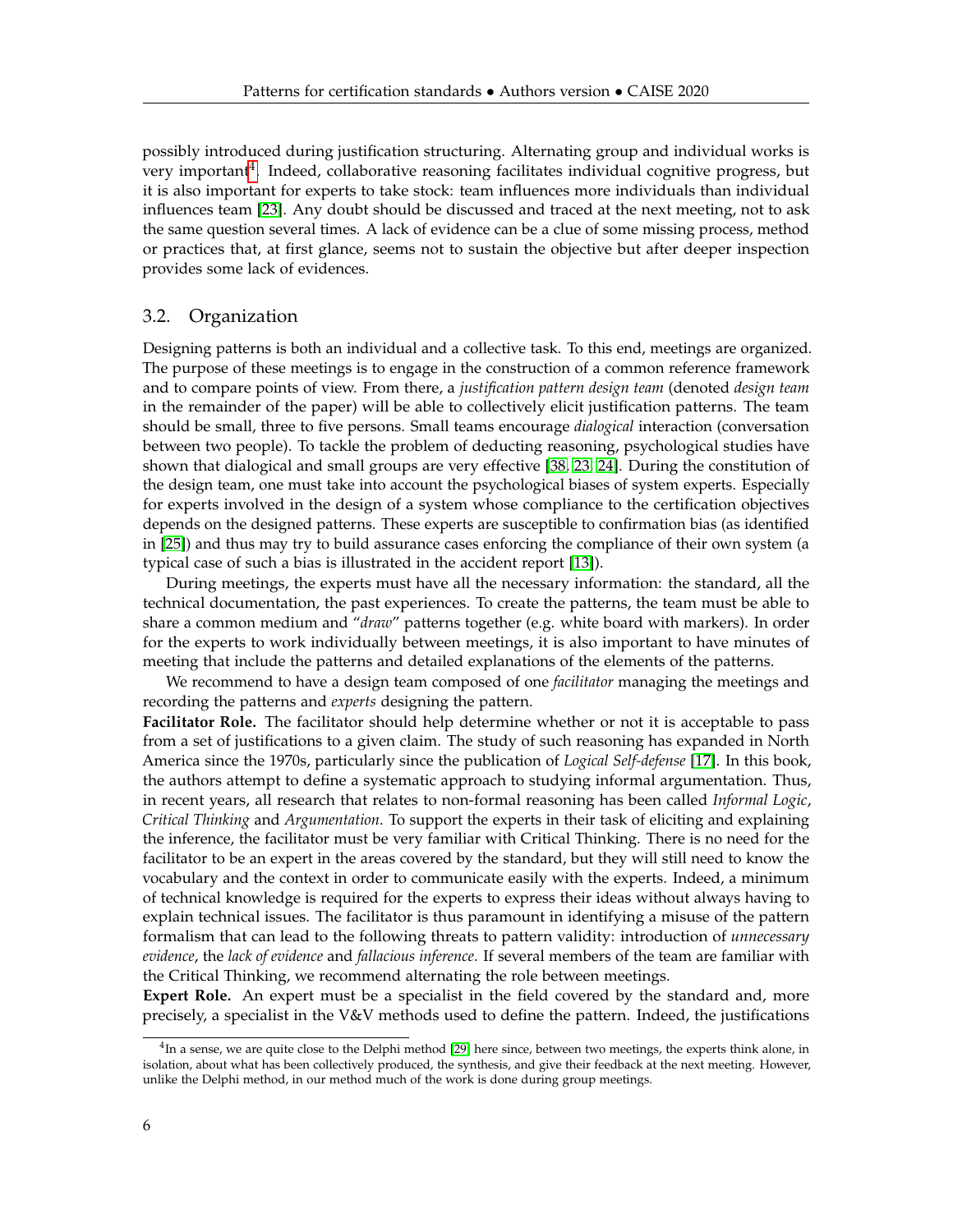and warrant of a pattern are generally related to V&V operations and results. To ensure the acceptance of the patterns, the expert must have credentials recognized by their peers and by the certification authority. Involving recognized experts prevents the design of incorrect patterns due to a *poor knowledge* of the application domain in which the pattern is intended to be used. An expert could be a well-known practitioner, a researcher or a member of the certification authority. Note that, it is better to have both practitioners and members of the authority in the team. Indeed the heterogeneity of the experts can address two threats by helping to identify *missing patterns* and avoiding a *non-holistic view*. A non-holistic view is when the pattern does not treat the whole problem but only adopts the point of view of the applicant or of the certification authority.

# 3.3. Wording

The way the design team brainstorms has a major impact on the avoidance of common mistakes. Hence, we define *guide words* and *avoid words* to promote an argumentation thinking mindset rather than a temporal thinking one and to ensure that warrants are not forgotten.

**Temporal thinking.** One of the major difficulties when developing a pattern is to elicit an inference and not a process. Again, experts know how the system has been designed and they are tempted to graft the development process to the justification pattern. Writing a sequence of actions can lead to simply paraphrasing a process and thus concealing the underlying rationale justifying the claim. The claim is no longer the result of an argument, but of a series of activities and this does not sustain the claim. This threat of *temporal thinking* can be mitigated if the meeting participants avoid using all vocabulary relating to time. In other words, experts should try not to use the words: follow, after, before, then, etc. Instead, the facilitator should question the experts and direct them towards reformulation using the wording: "*the conclusion of* ", "*needs*", "*is based on*", etc.

**Warrantless approach.** Experts may be familiar with formal logic and tend to build a proof tree instead of a pattern representing informal argumentation. This formal thinking usually leads to *logical* warrants, a symptomatic case is logical decomposition (the claim is the conjunction of the evidence). Of course, if one is able to express the argumentation in a formal way then this formal proof should be a final evidence and does not need to be represented as an argumentation pattern. Nevertheless, the facilitator must seek carefully this kind of warrants since it may conceal the actual warrant that allows the passage from evidence to claim. In the context of argumentation, the experts should avoid warrants containing only logical connectors: "*and*", "*or*", "*entails*", etc.

# 4. CASE STUDY

<span id="page-6-0"></span>We have applied our method on the CAST-32A [\[6\]](#page-10-5), that serves as a guideline to certify multi-core processor-based systems in avionics. All embedded platforms until now relied on mono-processor hardware or very specific dual-core. In the coming years, only multi-core processor hardware will be available on the market and the airframers will have no choice but to embed these new architectures. Since the CAST-32A is a new guideline, there is currently no process to refer to and applicants must create their argumentation from scratch. This is a perfect opportunity to apply our method.

# 4.1. Application of the method

The *Design team* was composed of: 1. a senior expert on multi-core processor architectures, predictable programming and the mainstream aeronautics validation and verification process; 2. a junior safety expert of the safety assessment of technical systems; 3. a facilitator with a solid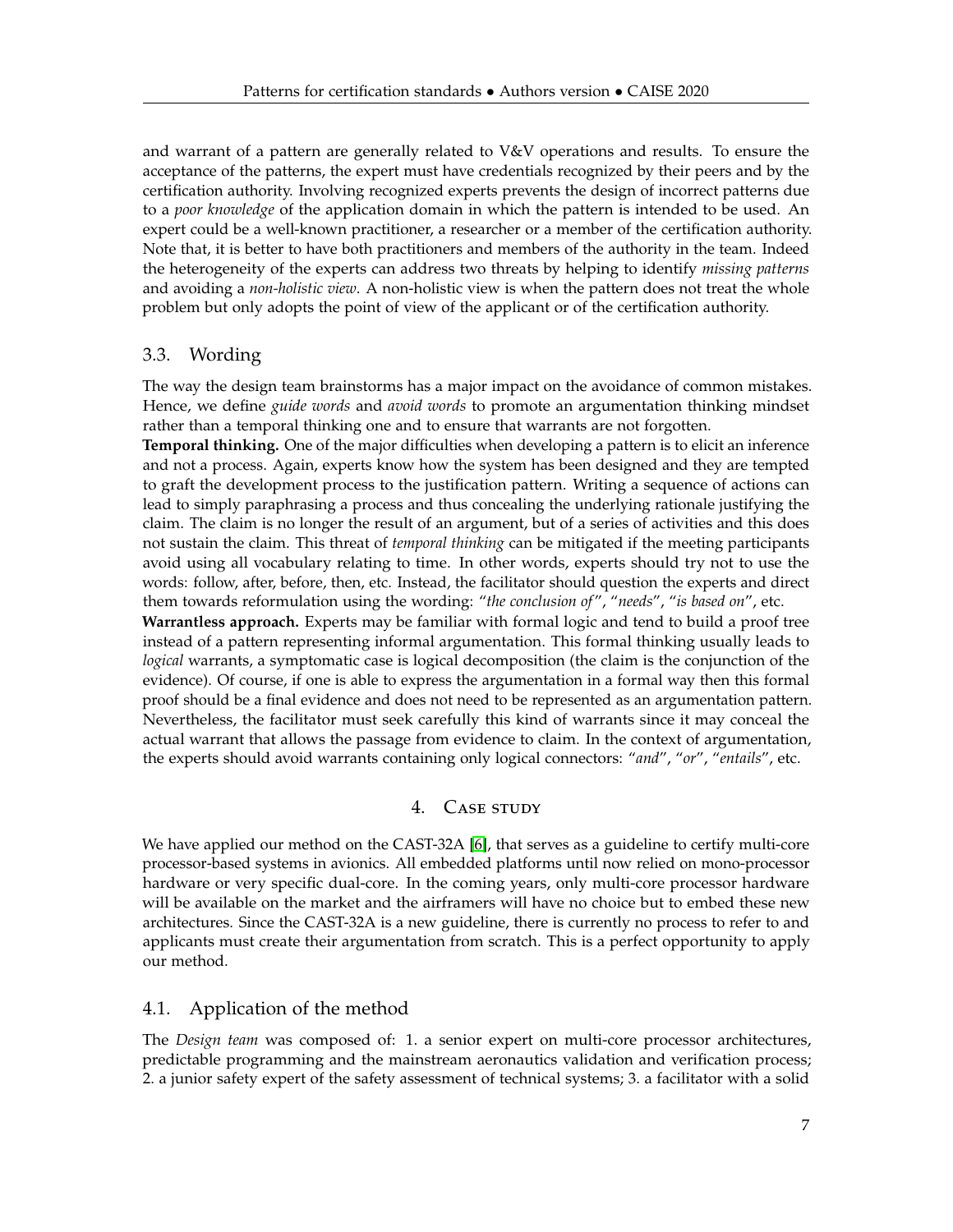experience in justification pattern design and familiar with the overall V&V process used in aeronautics.

During the project, the justification pattern design team had a meeting once every two weeks, and each member individually took some time to ponder on the work that was done.

By the end, the design team defined 1[5](#page-7-0) patterns<sup>5</sup> that address 5 high-level objectives of the guideline (some objectives, such as those that are purely organizational, have not been addressed in the context of this project).

## 4.2. Justification pattern for RU3

Let us describe one of the objectives, namely RU3 (for *resource usage 3*) and part of the associated patterns. This objective concerns interference situations, which are feared situations where software can encounter strong slowdowns.

**Objective RU3** *The applicant has identified the interference channels that could permit interference to affect the software applications hosted on the multi-core processor cores, and has verified the applicant's chosen means of mitigation of the interference.*

<span id="page-7-1"></span>

| Claim: RU3                                | Claim: E1                                  |
|-------------------------------------------|--------------------------------------------|
| Warrant: (W1) Check completeness of       | Warrant: (W2) Platform stressing strategy  |
| interference and mitigation               | Backing: Architecture mastering            |
| Evidence:                                 | Evidence:                                  |
| (E1) Identification and classification of | (E3) Interference identification           |
| interferences                             | (E4) Effect classification                 |
| (E2) Verified mitigation means            | Given: Configuration, temporal constraints |
| Figure 4: Pattern for RU3                 | Figure 5: Pattern for E1                   |

Figure [4](#page-7-1) shows its transcription as a pattern. Evidence (E1) states that the existing interferences have been identified and classified. Focusing on (E1), Figure [5,](#page-7-1) it has been achieved because there was a stressing benchmark analysis that has collected the effects of each interference (strategy (W2)). Those effects can be expressed in different units (e.g. delay, bandwidth). Evidence (E3) points to a report that summarizes which interferences have been identified, how they have been identified, and why the identification is sound and complete. Evidence (E4) points to a safety report that details the acceptable effects on the hosted applications. From this information, the applicant has defined adequate means of mitigation to prevent, for instance, unacceptable effects. Evidence (E2) collects all those means of mitigation, how they mitigate each unacceptable interference and how they were verified. The applicant can argue the compliance with RU3 because an expert, who masters the architecture, has reviewed and double-checked that each interference has been correctly mitigated (W1).

# 4.3. Lessons learned

#### **The facilitator supports the elicitation of patterns**

Both experts clearly reported that the facilitator helped them understand the argumentation approach. When designing the first patterns, experts tended to not know how to express the warrant, to skip it, and to describe a process rather than an argument. Interestingly, the further the project progressed, the more the experts understood how to operate. However, although the

<span id="page-7-0"></span><sup>5</sup>available at <https://w3.onera.fr/phylog/patterns>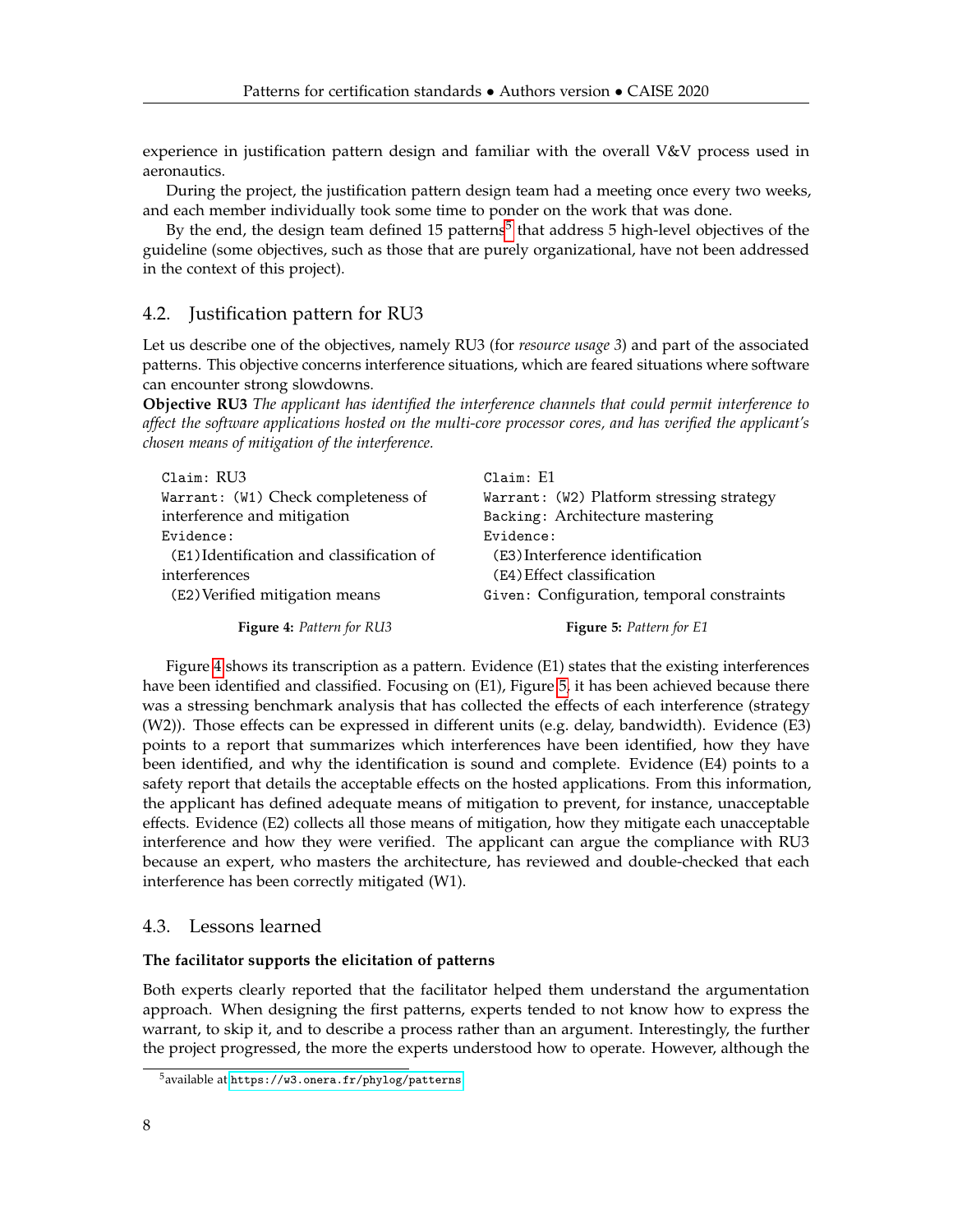experts became familiar with the approach, a facilitator was always needed. By being outside of the context, facilitators rephrase the discussions and question the foundations of what may seem obvious to experts (by using, for example, the Douglas Walton's critical questions [\[12\]](#page-11-12)). In the future, it would be preferable to define more precisely the skills of the facilitator as well as the way in which meetings should be conducted. To do this, we can take inspiration from, for example, [\[29\]](#page-12-12).

### **Wording importance**

The wording was really necessary to prevent the experts falling in false reasoning. It helped counter the tendency to express what needs to be done rather than what leads to a justification.

#### **Process / Patterns evaluation**

To evaluate the process, we must turn to an evaluation of the produced patterns. At the end, the design team presented the justification patterns in a workshop, the participants of which were: two contributors to the CAST-32A, five well-known experts from the aeronautics industry and three certification authority members.

The overall feedback was very positive. For industrial experts, the patterns are very useful and help clarify some implicit / ambiguous textual rationales. Moreover, because they give concrete evidence, they simplify discussion between stakeholders. Industrial experts also gave some suggestions to prepare certification audits with the patterns. For CAST-32A contributors, the patterns were compliant with the writers' perspective. They confirmed that patterns highlight some elements that were only in the writers' minds. In fact, the design team has extracted the implicit structure of the sentences, the main elements expected to be supplied and made explicit the reasoning of the writers. For certification authority members, patterns provide a framework for legible and clear presentation of justifications and their rationale.

Of course, the patterns were not free of defects (some evidences were missing and some warrants were not explicit enough). In addition, it appeared that an additional pattern would be useful for easing the discussion and moving around the other patterns. The conclusion we can draw from this evaluation is that there is one step missing from our process. We could add an expert committee assessment to our process. In this new process, the assessment committee would become the validation team. At the end, this team would be involved in a validation activity and would address the following challenges:

- *fallacious reasoning:* find conditions where the warrants do not sustain the claim. Those conditions can either be considered as rebuttal and must be integrated into the patterns, or disclose a flaw to be corrected;
- *lack of evidence:* find conditions where the evidences are not sufficient to sustain the claim. In that situation, the design team should identify them out of the processes, methods and practices;
- *missing patterns:* find another way to establish the claim. This may look challenging since this requires designing a new pattern but it can be addressed by trying some slight modifications of the existing patterns and assessing the validity of this new version.

# 5. Related work

<span id="page-8-0"></span>If there are many notations to structure an assurance case, there are fewer works addressing the justification patterns elicitation. In [\[42\]](#page-13-0), the authors focus on security requirements and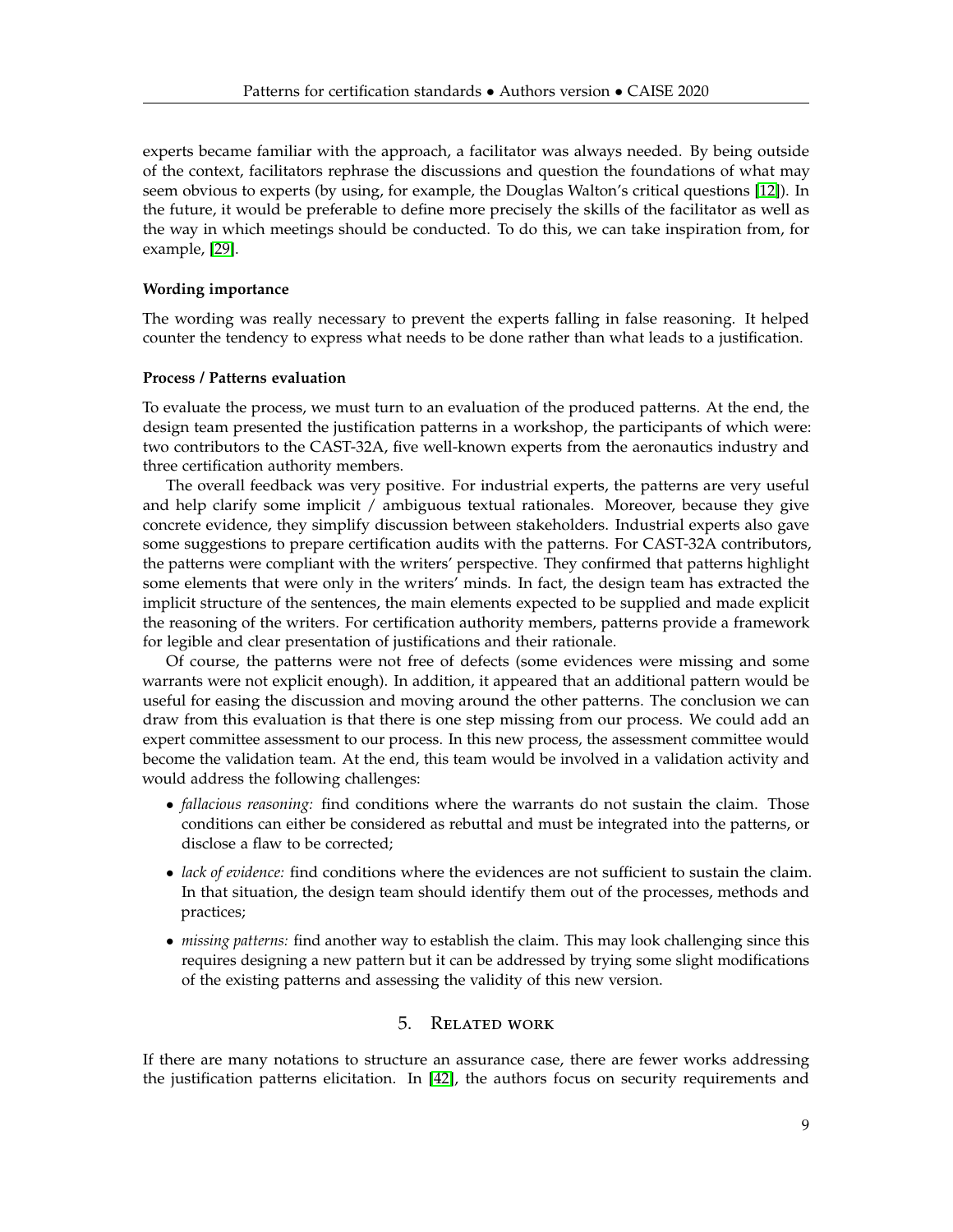propose a tool to manage these requirements. In addition, they are interested in capturing the rationality of these requirements by using Toulmin's scheme. While they give some key elements to produce such models, they do not go into the details (role, wording, etc.) of the elicitation method. In another field, [\[14\]](#page-11-2) are interested in safety arguments and provide a guide on how to build a GSN diagram properly, but no elicitation method is proposed. In the avionic context, the authors of [\[43,](#page-13-1) [44\]](#page-13-2) propose a UML profile, namely SafeUML, dedicated to safety requirements for an aeronautics guideline. This profile defines a set of stereotypes to model specific concepts associated to safety. The purpose of their approach is to facilitate communication between safety experts, software developers and certification authorities. Regarding the links with our approach, the different certification objectives are seen as requirements in SafeUML. Tractability between requirements and design choices is achieved by a stereotype "*rationale*" which has a text field to give an explanation. So, the use of our patterns could easily be added to SafeUML. Indeed, their application, linked to the rationale, would model more precisely this explanation of why a design meets a certification objective.

This idea of having a modeling framework to organize the certification elements is not new. It was particularly highlighted by [\[26,](#page-12-13) [1\]](#page-10-6). Among the works on compliance to a regulation, we can mention, for example, the SafetyMet meta-model safety oriented [\[7\]](#page-10-7) or the UML stereotype developed by [\[32\]](#page-12-14). In the second case, with the UML stereotype-based approach, the authors give a generic approach to model a safety certification standard and make the link between the concepts of the system designer and those of the standard. Their method consists in supporting modeling a safety standard in their UML profile, then to make the link, according to precise rules materialized by OCL constraints, between the domain model and the certification model. This work, as identified by [\[1\]](#page-10-6), models the *structure* of the standard to provide an organization of the elements provided by the applicant to satisfy the standard. However this work does not clarify the *intent* of the objectives of standard, this task being assigned here to the experts who will model the safety standard.

Still in the field of modeling, [\[15\]](#page-11-13) propose to add an argumentative dimension to a combine model of i\* and Nomòs [\[36\]](#page-12-15) with the *Acceptability Evaluation framework* [\[18\]](#page-11-14). The purpose here is to capture expert discussions to determine whether the requirements in systems are compliant with a standard or whether there are irregularities. Unlike us, the authors focus here on an argumentation with contradictory points of view and the certification of a specific system, not to eliciting requirements from the standard.

Seeking to capture variability in regulatory texts, [\[35\]](#page-12-16) propose a formalism to model conditions and exceptions in a regulation. In addition, their framework also allows them to express alternatives that are compliant with the standard. We could imagine a link between their approach and ours. Indeed, sometimes, for one certification objective, several justification patterns could be applicable. Depending on the chosen pattern, it is necessary to guarantee new sub-objectives which are the evidences of the pattern. Representing these alternatives and all the possible solutions could be a significant help for system designers.

<span id="page-9-0"></span>Finally, close to our work, [\[16\]](#page-11-15) use a Goal-Oriented approach to refine guideline objectives. This method allows clarify law and certification terms, that are subject to interpretation. However, unlike us, they do not attempt to highlight the rationality that allows us to conclude from subobjectives to the main claim. Clearly explaining this, in particular by means of a warrant, is crucial for the certification authority side that is rarely taken into account as identified by [\[1\]](#page-10-6).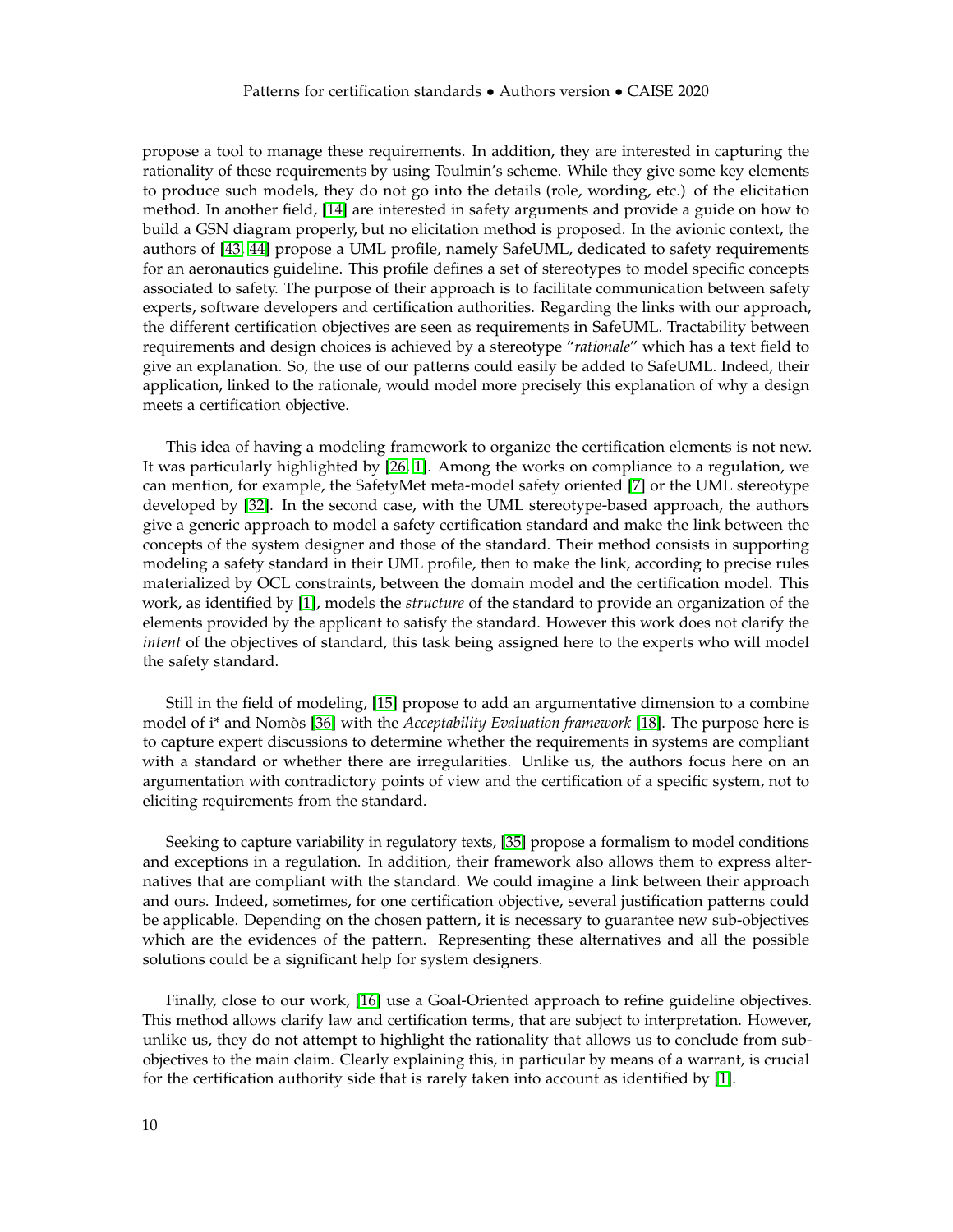# 6. Conclusion

This paper introduced a method to guide the design justification patterns by experts. The method has been applied to a new position paper written for multi-core processor and allowed design several patterns accepted by end users.

Repeatability and reproducibility are the main limitations of our approach. For the moment, even if the method results from a long standing experience, we have only used it on the CAST-32A. In the future, to consolidate the method, we will ask a new team to define patterns for the same standard and compare the results. As there are many ways to develop an argument, we will have to define the notion of equivalence between two patterns. A second axis of consolidation is to define patterns for another standard with the same team.

Future work will also need to address more deeper the problems of biases (anchoring, availability, bandwagon effect, halo effect, overconfidence, etc.) that may arise and their mitigation. To do this, we will have to rely on methods and works on expert knowledge elicitation.

Eventually, the current method does not characterize the assurance level provided by a given pattern nor an assessment of its cost. Our future works need to provide guidelines to document such impact to support the trade-off analysis of the applicant when several patterns are applicable. The question of how to instantiate a pattern is also an important issue and we will provide guidelines to help applicants on this matter as well as a method to conduct efficient certification audits with justification patterns and instances.

#### **REFERENCES**

- <span id="page-10-6"></span>[1] Okhaide Akhigbe, Daniel Amyot, and Gregory Richards. A systematic literature mapping of goal and non-goal modelling methods for legal and regulatory compliance. *Requirements Engineering*, 24(4):459–481, 2019.
- <span id="page-10-2"></span>[2] Christopher Alexander, Sara Ishikawa, and Murray Silverstein. *A Pattern Language: Towns, Buildings, Construction*. Oxford University Press, 1977.
- <span id="page-10-4"></span>[3] Rob Alexander, Richard David Hawkins, and Tim Kelly. *Security Assurance Cases: Motivation and the State of the Art*. Department of Computer Science, University of York, 2011.
- <span id="page-10-0"></span>[4] Algirdas Avizienis, Jean-Claude Laprie, Brian Randell, and Carl E. Landwehr. Basic concepts and taxonomy of dependable and secure computing. *IEEE Trans. Dependable Sec. Comput.*, 1(1), 2004.
- <span id="page-10-3"></span>[5] Pierre Bieber, Frédéric Boniol, Guy Durrieu, Olivier Poitou, Thomas Polacsek, Virginie Wiels, and Ghilaine Martinez. MIMOSA: Towards a model driven certification process. In *Proc. of European Congress Embedded Real Time Software And Systems*, 2016.
- <span id="page-10-5"></span>[6] Certification Authorities Software Team. Multi-core Processors - Position Paper. Technical Report CAST 32-A, Federal Aviation Administration, 2016.
- <span id="page-10-7"></span>[7] Jose Luis de la Vara and Rajwinder Kaur Panesar-Walawege. SafetyMet: A metamodel for safety standards. In *Model-Driven Engineering Languages and Systems*, 2013.
- <span id="page-10-1"></span>[8] Clément Duffau, Thomas Polacsek, and Mireille Blay-Fornarino. Support of justification elicitation: Two industrial reports. In *Proceedings of International Conference Advanced Information Systems Engineering, CAiSE 2018*, 2018.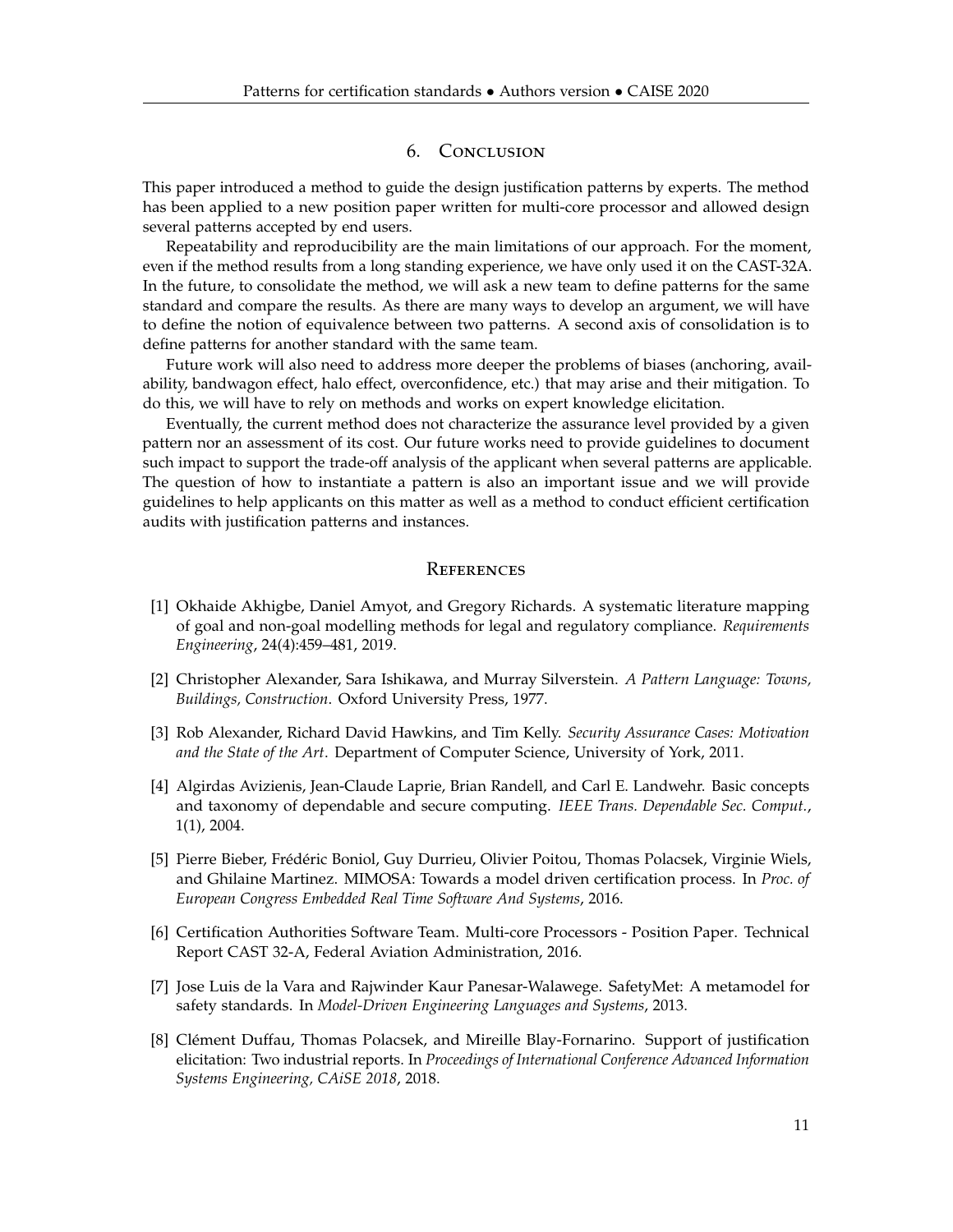- <span id="page-11-3"></span>[9] Luke Emmet and George Cleland. Graphical notations, narratives and persuasion: a pliant systems approach to hypertext tool design. In *Proceedings of Hypertext and Hypermedia, HYPERTEXT 2002*, 2002.
- <span id="page-11-8"></span>[10] Matthew Fisher and Frank C Keil. The illusion of argument justification. *Journal of Exumlperimental Psychology: General*, 143(1), 2014.
- <span id="page-11-1"></span>[11] Erich Gamma, Richard Helm, Ralph Johnson, and John Vlissides. *Design Patterns: Elements of Reusable Object-oriented Software*. Addison-Wesley Longman Publishing, 1995.
- <span id="page-11-12"></span>[12] David M. Godden and Douglas Walton. Argument from expert opinion as legal evidence: Critical questions and admissibility criteria of expert testimony in the american legal system. *Ratio Juris*, 19(3), 2006.
- <span id="page-11-11"></span>[13] Charles Haddon-Cave. *The Nimrod Review: an independent review into the broader issues surrounding the loss of the RAF Nimrod MR2 aircraft XV230 in Afghanistan in 2006, report*, volume 1025. DERECHO INTERNACIONAL, 2009.
- <span id="page-11-2"></span>[14] Richard Hawkins, Tim Kelly, John Knight, and Patrick Graydon. A new approach to creating clear safety arguments. In *Advances in systems safety*. Springer, 2011.
- <span id="page-11-13"></span>[15] Silvia Ingolfo, Alberto Siena, John Mylopoulos, Angelo Susi, and Anna Perini. Arguing regulatory compliance of software requirements. *Data Knowl. Eng.*, 87, 2013.
- <span id="page-11-15"></span>[16] F. Ishikawa, R. Inoue, and S. Honiden. Modeling, analyzing and weaving legal interpretations in goal-oriented requirements engineering. In *Proceedings of International Workshop on Requirements Engineering and Law*, 2009.
- <span id="page-11-6"></span>[17] Ralph Henry Johnson and J. Anthony Blair. *Logical Self-defense*. Key titles in rhetoric, argumentation, and debate series. International Debate Education Association, 2006. first edition 1977.
- <span id="page-11-14"></span>[18] Ivan Jureta, John Mylopoulos, and Stéphane Faulkner. Analysis of multi-party agreement in requirements validation. In *Proceedings of International Requirements Engineering Conference - RE'09*, 2009.
- <span id="page-11-0"></span>[19] Tim Kelly and Rob Weaver. The goal structuring notation - a safety argument notation. In *DNS 2004 Workshop on Assurance Cases*, 2004.
- <span id="page-11-5"></span>[20] Tim P. Kelly and John A. McDermid. Safety case construction and reuse using patterns. In *Proceedings of Safe Comp*, 1997.
- <span id="page-11-7"></span>[21] Trevor Kletz. *Hazop & Hazan – Identifying and Assessing Process Industry Hazards*. Institution of Chemical Engineers, 1999.
- <span id="page-11-4"></span>[22] John Knight. Advances in software technology since 1992. In *National Software and Airborne Electronic Hardware Conference, ser. FAA*, 2008.
- <span id="page-11-10"></span>[23] Patrick R Laughlin. Collective induction: Twelve postulates. *Organizational Behavior and Human Decision Processes*, 80(1), 1999.
- <span id="page-11-9"></span>[24] Patrick R Laughlin, Erin C Hatch, Jonathan S Silver, and Lee Boh. Groups perform better than the best individuals on letters-to-numbers problems: effects of group size. *Journal of Personality and social Psychology*, 90(4), 2006.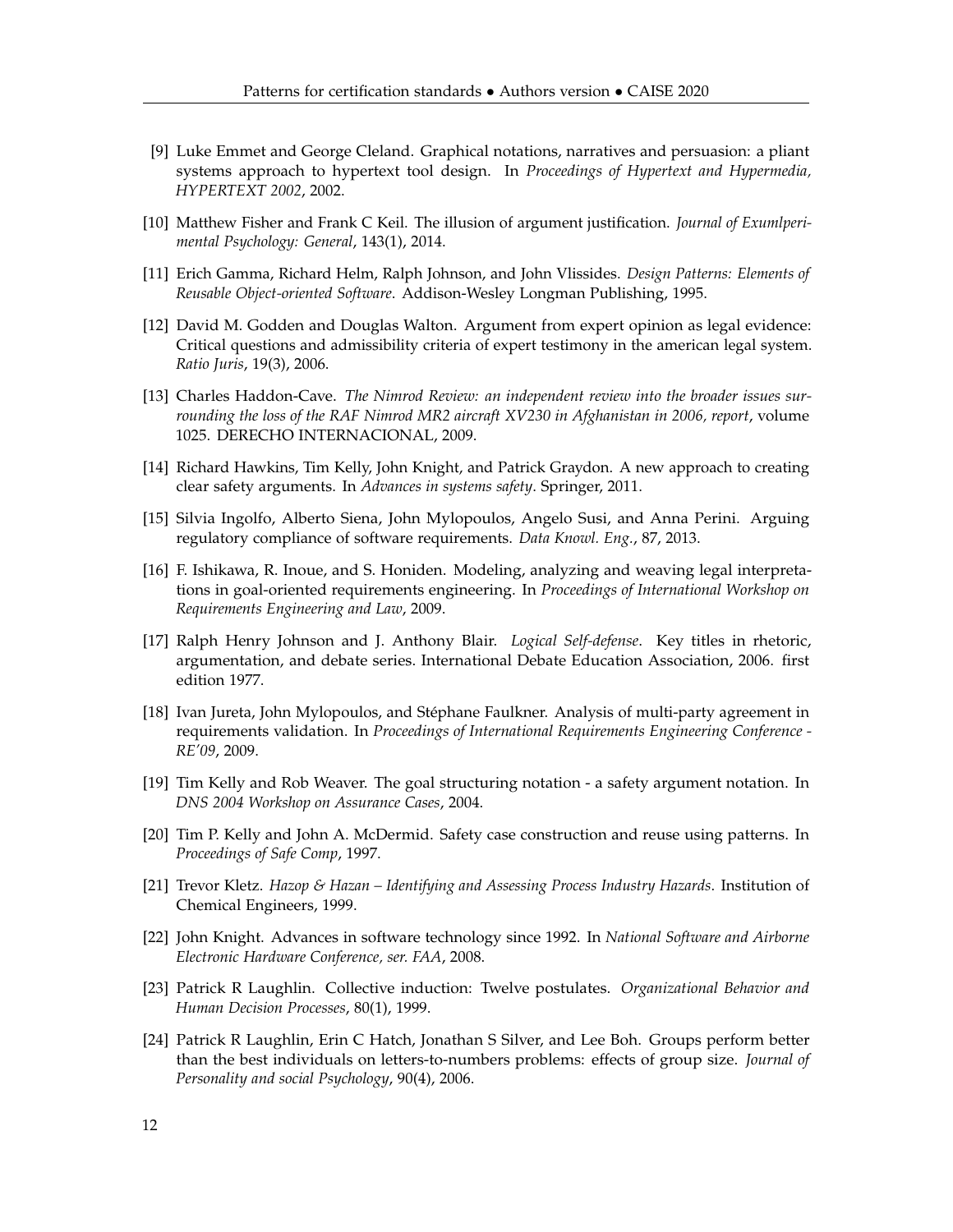- <span id="page-12-11"></span>[25] Nancy G Leveson. The use of safety cases in certification and regulation. 2011.
- <span id="page-12-13"></span>[26] Robert Lewis. Safety case development as an information modelling problem. In *Safety-Critical Systems: Problems, Process and Practice*. Springer, 2009.
- <span id="page-12-1"></span>[27] John A McDermid. Support for safety cases and safety arguments using sam. *Reliability Engineering & System Safety*, 43(2), 1994.
- <span id="page-12-3"></span>[28] Dominique Méry, Bernhard Schätz, and Alan Wassyng. The pacemaker challenge: Developing certifiable medical devices (dagstuhl seminar 14062). In *Dagstuhl Reports*, volume 4:2, 2014.
- <span id="page-12-12"></span>[29] Mary A Meyer and Jane M Booker. *Eliciting and analyzing expert judgment: a practical guide*. SIAM, 2001.
- <span id="page-12-10"></span>[30] David Moshman and Molly Geil. Collaborative reasoning: Evidence for collective rationality. *Thinking & Reasoning*, 4(3), 1998.
- <span id="page-12-6"></span>[31] OMG. Structured assurance case meta-model (SACM). Technical report, Object Management Group, 2013.
- <span id="page-12-14"></span>[32] R. K. Panesar-Walawege, M. Sabetzadeh, and L. Briand. A model-driven engineering approach to support the verification of compliance to safety standards. In *Proceedings of International Symposium on Software Reliability Engineering*, 2011.
- <span id="page-12-4"></span>[33] Thomas Polacsek. Validation, Accreditation or Certification: a New Kind of Diagram to Provide Confidence. In *Proceedings of International Conference on Research Challenges in Information Science, RCIS*, 2016.
- <span id="page-12-0"></span>[34] David J Rinehart, John C Knight, and Jonathan Rowanhill. Current practices in constructing and evaluating assurance cases with applications to aviation. Technical report, NASA, 2015.
- <span id="page-12-16"></span>[35] Alberto Siena, Ivan Jureta, Silvia Ingolfo, Angelo Susi, Anna Perini, and John Mylopoulos. Capturing variability of law with NóMos 2. In *Proceedings of International Conference on Conceptual Modeling - ER'12*, 2012.
- <span id="page-12-15"></span>[36] Alberto Siena, John Mylopoulos, Anna Perini, and Angelo Susi. Designing law-compliant software requirements. In *Conceptual Modeling - ER 2009*, 2009.
- <span id="page-12-7"></span>[37] Stephen E. Toulmin. *The Uses of Argument*. Cambridge University Press, Cambridge, UK, 2003. Updated Edition, first edition 1958.
- <span id="page-12-9"></span>[38] Alain Trognon, Martine Batt, and Jennifer Laux. Why is dialogical solving of a logical problem more effective than individual solving?: A formal and experimental study of an abstract version of Wasonâ $\check{A}Zs$  task. *Language and Dialogue*, 1(1), 2011.
- <span id="page-12-2"></span>[39] Alan Wassyng, Paul Joannou, Mark Lawford, Maibaum Thomas, and Neeraj Kumar Singh. New standards for trustworthy cyber-physical systems. In *Trustworthy Cyber-Physical Systems Engineering*, chapter 13, pages 337–368. Addison-Wesley Longman Publishing, 2016.
- <span id="page-12-8"></span>[40] Alan Wassyng, Neeraj Kumar Singh, Mischa Geven, Nicholas Proscia, Hao Wang, Mark Lawford, and Tom Maibaum. Can product-specific assurance case templates be used as medical device standards? *IEEE Design & Test*, 32(5), 2015.
- <span id="page-12-5"></span>[41] Charles B Weinstock, John B Goodenough, and John J Hudak. Dependability cases. Technical report, Carnegie-Mellon Univ Pittsburgh Pa Software Engineering Inst, 2004.